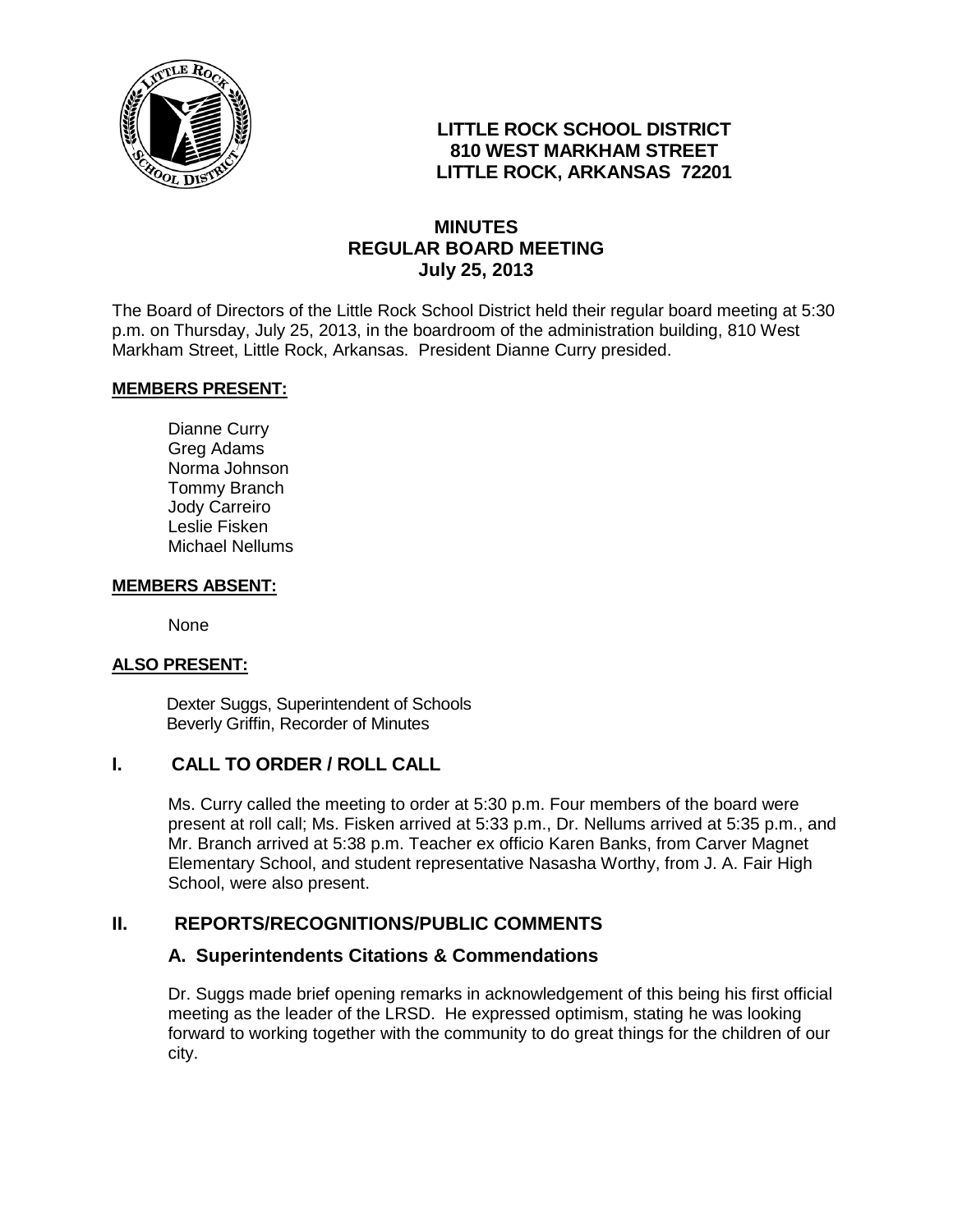Board Meeting July 25, 2013 Page 2

## **B. Remarks from Citizens**

Joy Springer spoke in opposition to proposed changes to policy IL and regulation IL-R. She read statements made by Dr. Suggs in a previous meeting regarding implementation of the data warehouse for utilization by teachers and administrators. She also mentioned statements made by Attorney Heller regarding on-going assessment of student achievement and academic progress. It was her belief the staff was currently doing required formative assessments, and she did not feel it necessary to change the policy.

John Walker addressed the board regarding plans for building a new west Little Rock middle school. He expressed belief that there was enough capacity in the current middle schools to accommodate the student enrollment. He believes building a new school in west LR will have an adverse effect on the existing schools, especially magnet schools Dunbar and Mann.

## **C. Donations of Property**

Student ex officio Nasasha Worthy read the donations as listed in the following chart. Ms. Fisken moved to accept the donations. Mr. Carreiro seconded the motion, and it **carried unanimously**.

| <b>SCHOOL/DEPARTMENT</b>        | ITEM                                                                                                                   | <b>DONOR</b>                       |
|---------------------------------|------------------------------------------------------------------------------------------------------------------------|------------------------------------|
| <b>Bale Elementary</b>          | \$75.00 cash                                                                                                           | <b>UALR Children International</b> |
| <b>Western Hills Elementary</b> | Casio electronic keyboard with stand<br>valued at \$100.00, and acoustic guitar<br>valued at \$25.00 to the music room | Mr. & Mrs. Robert Lowery           |
|                                 | Peavy drum set, valued at \$750.00 to<br>the music room                                                                | Mr. Ed Green                       |
|                                 | Charcoal grill, valued at \$80.00                                                                                      | Ms. Shani Baker                    |

#### **DONATIONS**

## **D. Little Rock PTA Council**

Sarah Bernhardt, LR PTA Council president, reported on attendance at the national PTA council meeting. The summer leadership session for PTA officers is scheduled for August  $3^{rd}$ , and the first PTA Council meeting will be held on September 10<sup>th</sup>, 11:30 a.m. in the LRSD board room. Ms. Bernhardt announced that J.A. Fair High School had won a national PTA award for the highest increase in membership from across the nation. This recognition won \$1,000 for the school PTA unit.

## **E. Little Rock Education Association**

Cathy Kohler addressed the board, congratulating the J.A. Fair PTA president for his work in increasing membership in their PTA. She also recognized the J. A. Fair student who was serving as this month's ex officio to the board. LREA members present were asked to stand.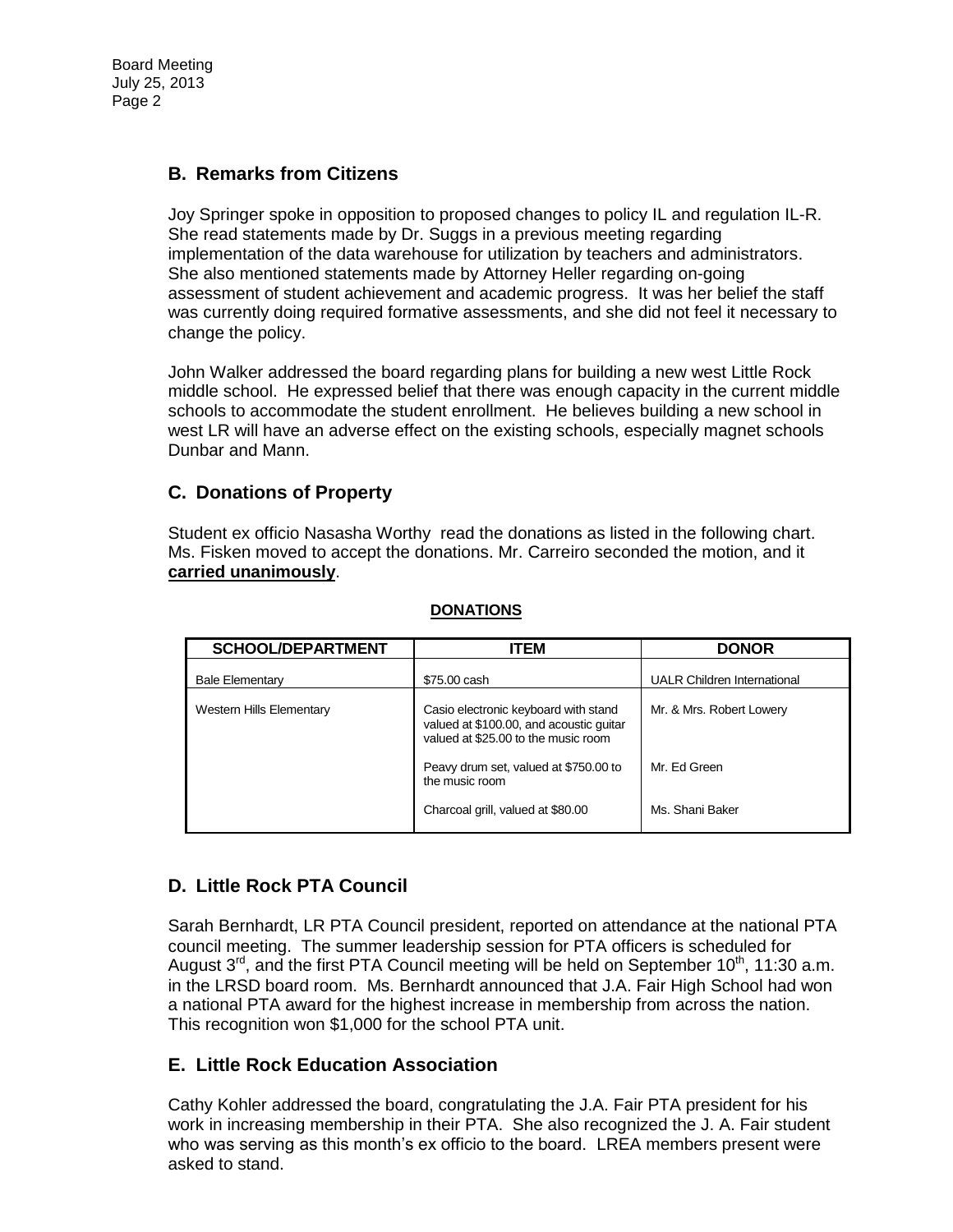Ms. Kohler likened the district to a three-legged stool, and stated we were most successful when the three components -- administration, board and union – worked together as a unit. She asked the board to continue to "keep all legs level on the floor" so that we can continue to have the greatest impact on our students.

# **III. REPORTS AND COMMUNICATIONS**

### **A. Remarks from Board Members**

**Ms. Fisken** expressed excitement about the positive focus and direction being taken by Dr. Suggs and the administration team. She is looking forward to a successful new school year.

**Mr. Carreiro** mentioned an announcement from *Kiplinger's*, which named Little Rock as the #1 city in the nation. He reported on his visit today to the district's leadership meetings, and was pleased to see a new level of excitement and energy for the new school year.

**Mr. Branch** thanked the audience members for their attendance. He noted he was a J. A. Fair High School graduate, and he pledged to join the Fair PTA.

**Dr. Nellums** congratulated the J. A. Fair PTA president for their membership achievement. He then made remarks regarding his being a "lame duck" member of the board, and reviewed his previously expressed concerns regarding purchasing property in west and southwest Little Rock. It is his belief that building schools in the western part of the city will have a negative impact on enrollment at Dunbar and Mann. The result will also leave the board with tough decisions about what to do with schools in the central part of the city. His concerns were whether these would become "neighborhood" schools and no longer a magnet or attraction to encourage student attendance in the inner city.

Dr. Nellums closed by wishing Dr. Suggs the best in his endeavors to increase achievement for all students. He expressed hope that the district will do whatever is necessary to make this a successful school year for our students.

**Ms. Johnson** welcomed Dr. Suggs and discussed her viewpoint on the upcoming changes for the new school year. "We don't know what is going to happen, but we will work hard to make sure good things happen." She asked Dr. Suggs to clarify the new dress code, especially related to two groups of employees - - Information Technology and bus drivers.

**Dr. Suggs** responded in regards to his implementation of a dress code which states all central office and operation staff will comply by being professionally dressed. This includes all building level administrators. Transportation and facilities employees will have some exemptions; however the perception will be of a staff of professional educators. To change the image of our school district, we have to be viewed as a business and as role models for our students. We must behave as we wish our students to behave.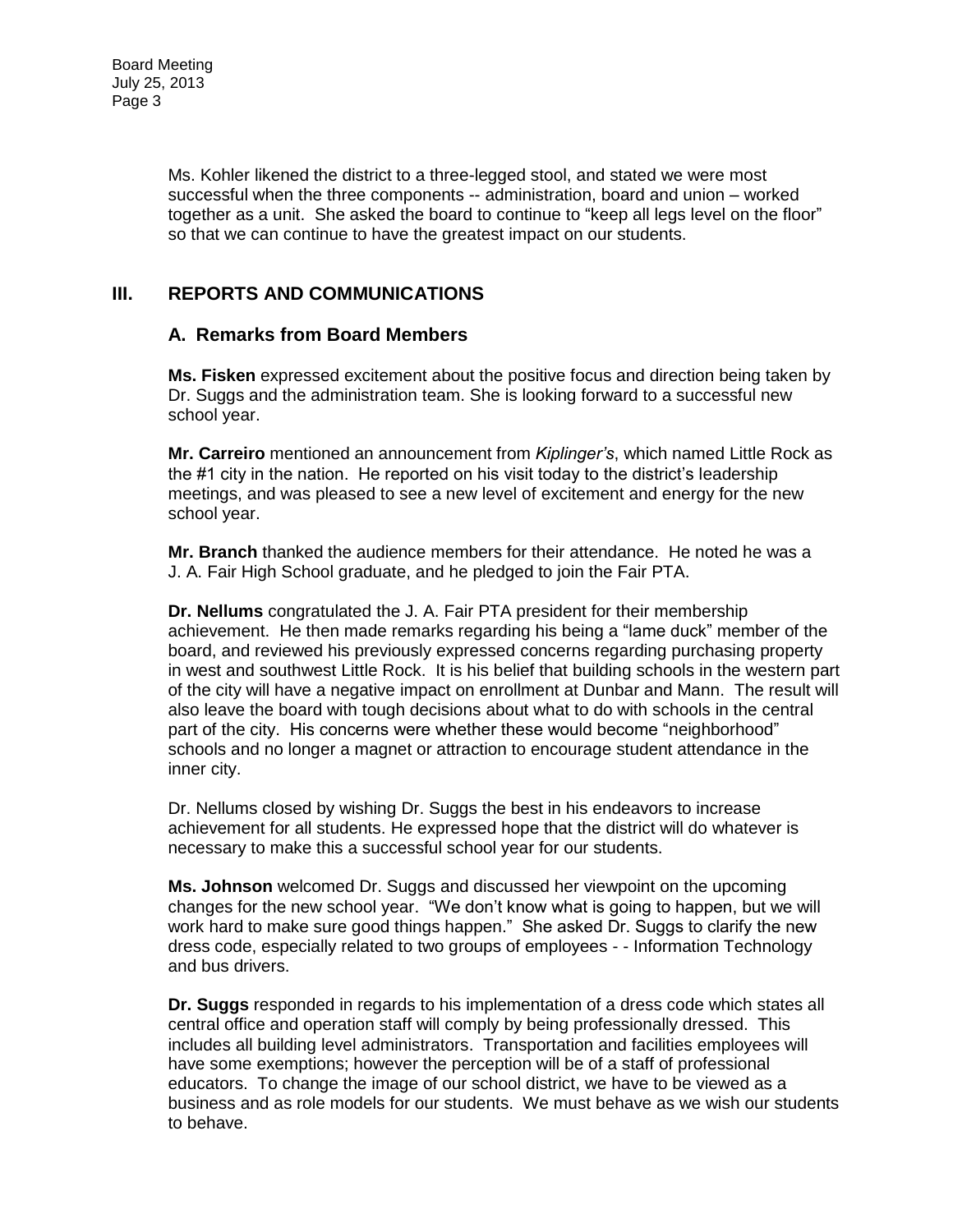Ms. Johnson also asked Human Resources staff to consider attaching photographs to the applications when we hire new employees.

**Mr. Adams** made brief comments regarding his three years as a member of the board. He is feeling more hopeful and optimistic as he runs for a second term than he did during his first run. In the last three years as a board member, he has observed increased collaboration, decreased conflict, and more focus on the students. He is excited about the changes and encouraged by the positive direction and potential for success. His concerns were regarding the children being left behind, especially those who are failing to achieve academically. "It will be our responsibility as a board and a district to make people more comfortable with change because change is what is best for kids."

**Ms. Curry** echoed remarks from previous board members, and expressed encouragement in the communications among board members. "We may not always agree, but we do exhibit respect for each other." She welcomed Dr. Suggs and spoke to the opportunity to discuss concerns and reach resolutions to improve the image and the public perception of the LRSD.

## **B. Internal Auditors Report**

The monthly auditor's report was provided in the board's agenda. No additional information was requested.

# **LEGAL UPDATE**

Mr. Heller reported on news from the Eighth circuit court in the school choice case. The trial was regarding a challenge of the 1989 school choice law over racial limitations in student assignments. A group of parents challenged the law, sued, and won in district court. That court ruling blurred the process where race was allowed to be used as a factor when making school choice decisions, especially in cases where racially balanced schools were a court-ordered desegregation consideration. The Eighth circuit considered "diversity" cases vs. "remedy" cases, and found the case moot and vacated the district court's ruling. Mr. Heller had provided a copy of the ruling in an email to board members earlier in the day.

A two week trial is set for December on issues between the three Pulaski County School Districts and the State of Arkansas. Mr. Heller reported his involvement in discovery and in meeting with other parties on our side of the case, including the Joshua Intervenors, the Knight Intervenors, and the Pulaski County and North Little Rock School Districts. The parties are collaborating to streamline a defense to see if there is a way to create a proposal for submission to the state before it goes to trial. They have found a number of things in common which can be used to structure the proposal.

In response to Mr. Walker's comments earlier in the meeting regarding magnet school funding, Mr. Heller stated amounts of money supposedly received by the District is an "artificial number" related to funding of transportation, teacher retirement and employee health insurance benefits. The transportation issue is a statewide problem related to the state's use of a "random senseless formula." Mr. Heller stated he had worked with Representative Armstrong to develop a bill to address the issues, and would likely continue to assist in the development of legislation to address the problems of funding transportation, health insurance and teacher retirement benefits. We receive that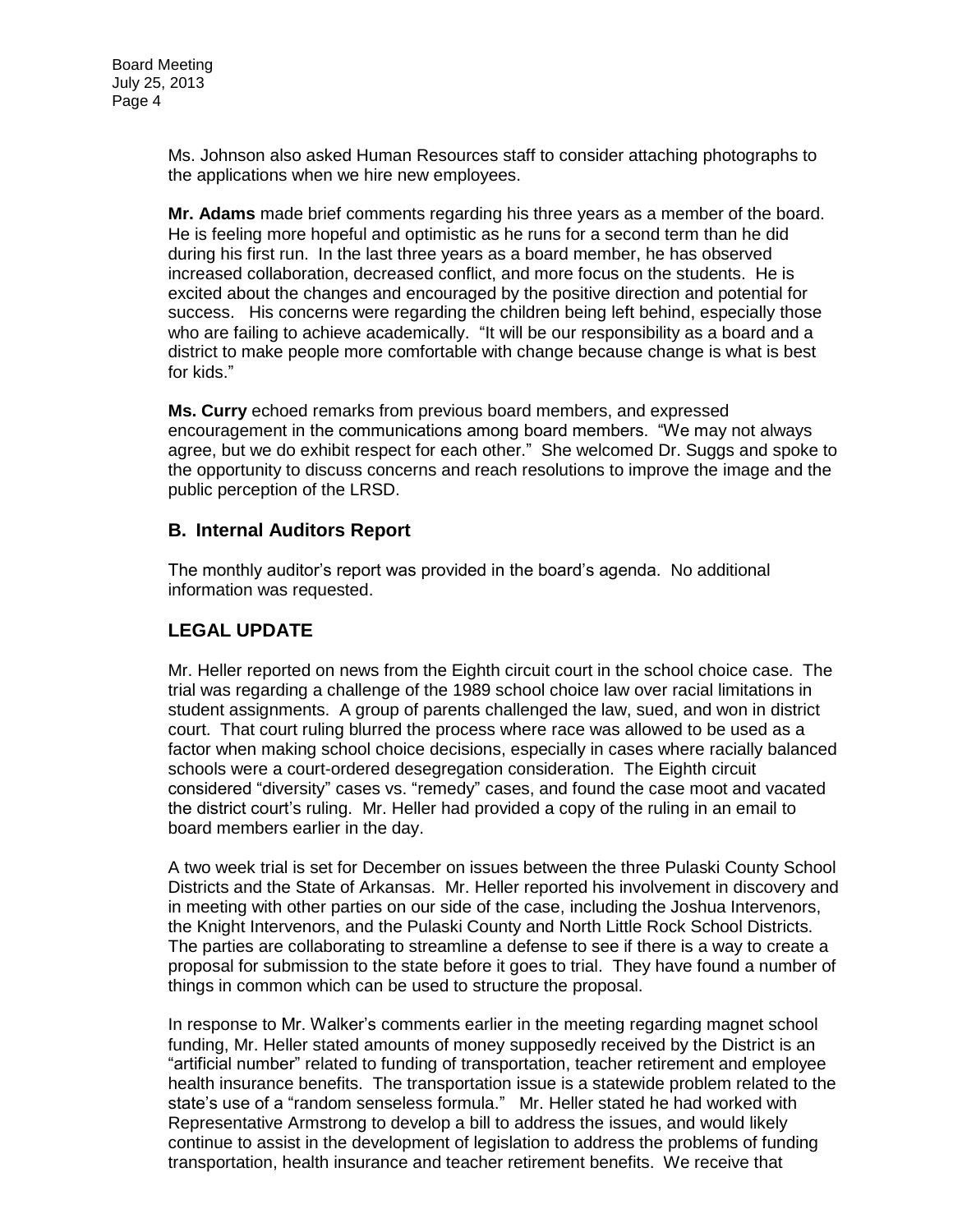funding because the state changed the way they calculate the payments to school districts to the disadvantage of the three districts in Pulaski County.

Mr. Heller remained hopeful that all parties would come together to work out a solution, and it is his intent to bring a proposal to the board for approval before the trial date.

Ms. Curry encouraged Mr. Heller to continue working out a resolution with the state and asked Board members to visit with Mr. Heller if they have any questions.

## **IV. APPROVAL OF ROUTINE MATTERS**

#### **A. Minutes**

Minutes from the regular board meeting held on June  $27<sup>th</sup>$ , and from a special meeting held on July 11<sup>th</sup>, were presented for review and approval. Mr. Carreiro made a motion to approve the minutes; Ms. Johnson seconded the motion and it **carried unanimously**.

### **V. BOARD POLICY AND REGULATIONS REVIEW**

### **A. Policy JJIC – First Reading: Extracurricular Activity Eligibility for Home Schooled Students**

Arkansas Act 1469 of 2013 permits home-schooled students who are legal residents of the district to pursue participation in interscholastic extracurricular activities governed by AAA within the public schools. A board policy was drafted to provide guidelines for compliance with the statutes. The administration recommended approval on first reading.

Linda Young addressed the board regarding the policy and the intent to insure clarity for home school parents and district administrators. She also asked the board to consider the second policy reading at the August agenda meeting so that the policy can be in effect by the August  $16<sup>th</sup>$  deadline imposed by the state law.

Mr. Carreiro made a motion to accept policy JJIC on first reading; Ms. Johnson second the motion and it **carried unanimously**.

### **B. Policy IL – Second Reading: Evaluation of Instructional Programs and Regulation Revision, IL-R Program Evaluation Process**

The original policy IL, Evaluation of Instructional Programs, was approved by the board in March 2001. The administration recommended revision of that policy and accompanying regulations to ensure program evaluations focus on all LRSD students, programs, academic achievement, and subgroup comparisons. IL was approved on first reading at the June board meeting.

Mr. Branch made a motion to approve IL on second reading. Ms. Fisken seconded the motion and it **carried 6-1**, with Dr. Nellums voting no.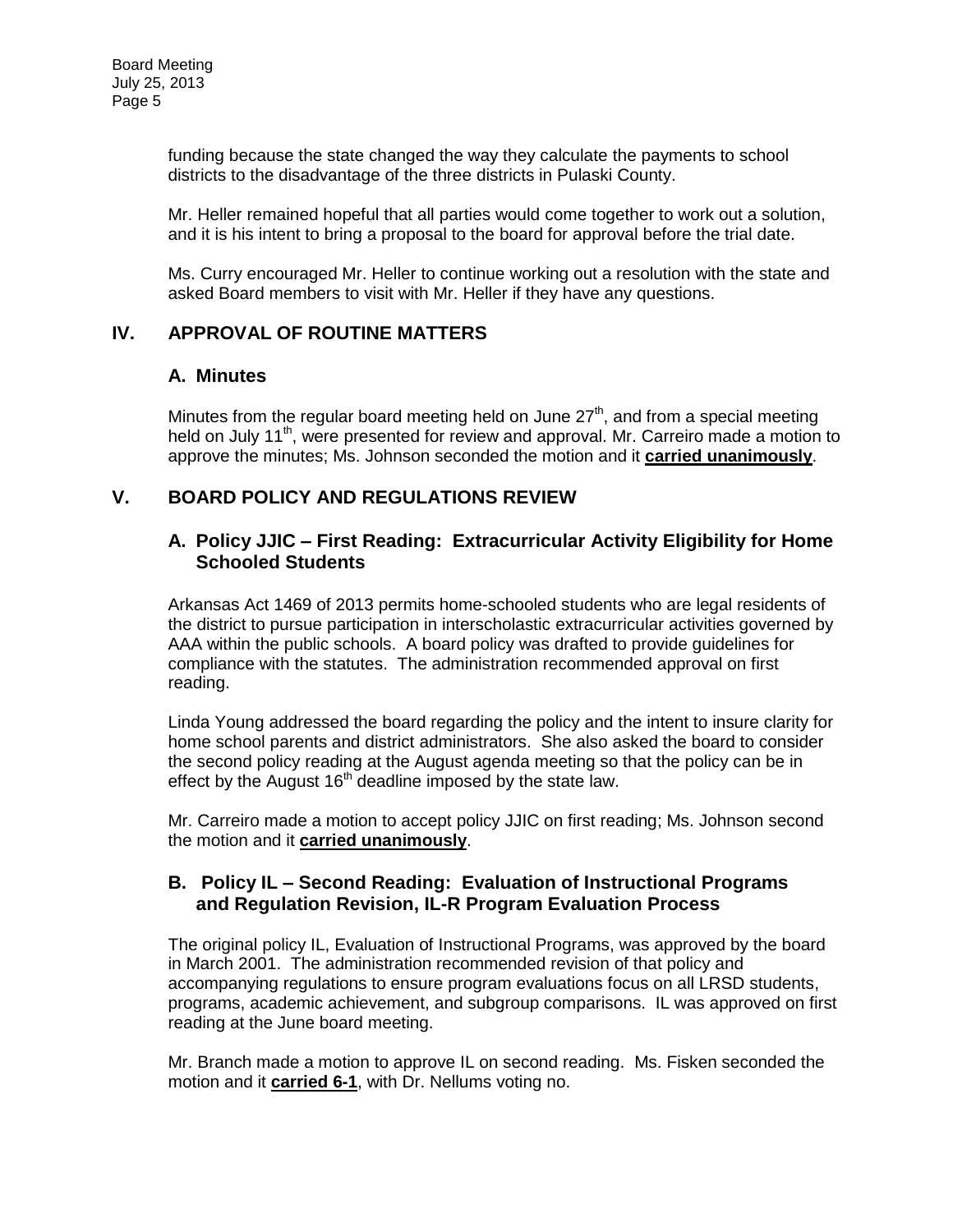## **VI. HUMAN RESOURCES**

## **A. Appointment of Administrators**

Recommendations for administrative appointments were presented for board approval. The recommendation included the following:

- Marvin Burton, Deputy Superintendent
- LaGail Biggs, Assistant Principal, J. A. Fair
- Marie Boone, Assistant Principal, McClellan
- Phillip Carlock, Assistant Principal, Mabelvale Elementary
- Sherry Chambers, Principal, Chicot Elementary
- Charlotte Cornice, Assistant Principal, Booker Magnet
- Marjorie Davis, Assistant Principal, Central
- Tonjuna Iverson, Assistant Principal, J. A. Fair
- Christopher Johnson, Assistant Principal, J. A. Fair
- Katrina Jones, Assistant Principal, Hall
- Thomas Noble, Assistant Principal, Hall
- Frank Williams, Assistant Principal, McClellan

Ms. Chambers, Mr. Carlock and Mr. Burton were present and made brief remarks.

Dr. Nellums commented regarding a concern over policy, and stated he would abstain from the vote. However, he did congratulate the appointees.

Ms. Fisken made a motion to approve the appointments recommended by Dr. Suggs. Ms. Johnson seconded the motion, and it **carried 6-0-1**, with Dr. Nellums abstaining.

#### **B. Creation of Positions: Teachers on Special Assignment**

The administration recommended approval of the creation of three positions for advertisement at Hall, McClellan and Fair. Dr. Suggs responded to questions from the board regarding the assignments, the responsibilities and reporting of the employees who are going to be placed in these positions. Mr. Bailey responded to questions regarding the allocation of funds, noting that some savings had been realized by eliminating positions that were no longer necessary. Ms. Fisken moved to approve the creation of these positions; Mr. Branch seconded the motion. It **carried unanimously**.

## **C. Personnel Changes**

Routine personnel changes were printed in the board's agenda. Ms. Fisken moved to approve; Mr. Branch seconded the motion and it **carried unanimously**.

## **VII. FINANCE & SUPPORT SERVICES**

#### **A. Budget Update**

Mr. Bailey responded to questions and reviewed the district's Minority and Women Business utilization goals. The recent MWB Enterprise Summit was successful and brought a lot of interest in our district from minority vendors.